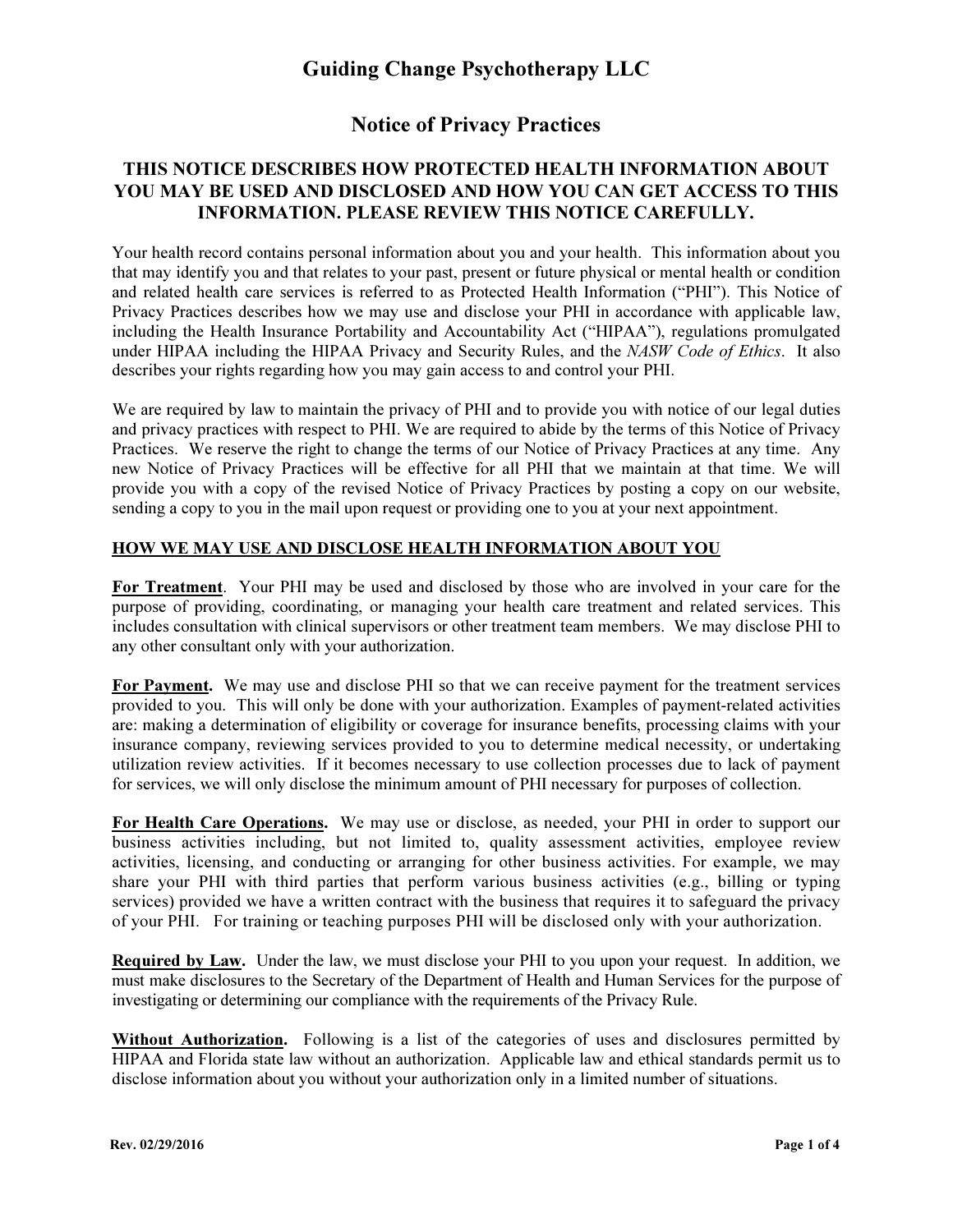As a social worker licensed in this state and as a member of the National Association of Social Workers, it is our practice to adhere to more stringent privacy requirements for disclosures without an authorization. The following language addresses these categories to the extent consistent with the NASW Code of Ethics, HIPAA, and Florida state law.

Child Abuse or Neglect. We may disclose your PHI to a state or local agency that is authorized by law to receive reports of child abuse or neglect.

Vulnerable Adult Abuse or Neglect. We may disclose your PHI to a state or local agency that is authorized by law to receive reports of vulnerable abuse or neglect.

Medical Emergencies. We may use or disclose your PHI in a medical emergency situation to medical personnel only in order to prevent serious harm.

Public Safety. We may disclose your PHI if necessary to prevent or lessen a serious and imminent threat to the health or safety of a person or the public. If information is disclosed to prevent or lessen a serious threat it will be disclosed to a person or persons reasonably able to prevent or lessen the threat, including the target of the threat.

Public Health. If required, we may use or disclose your PHI for mandatory public health activities to a public health authority authorized by law to collect or receive such information for the purpose of preventing or controlling disease, injury, or disability, or if directed by a public health authority, to a government agency that is collaborating with that public health authority.

Family Involvement in Care. We may disclose information to close family members or friends directly involved in your treatment based on your consent or as necessary to prevent serious harm.

Judicial and Administrative Proceedings. We may disclose your PHI pursuant to a subpoena (with your written consent), court order, administrative order or similar process.

Deceased Patients. We may disclose PHI regarding deceased patients as mandated by state law, or to a family member or friend that was involved in your care or payment for care prior to death, based on your prior consent. A release of information regarding deceased patients may be limited to an executor or administrator of a deceased person's estate or the person identified as next-of-kin. PHI of persons that have been deceased for more than fifty (50) years is not protected under HIPAA.

Health Oversight. If required, we may disclose PHI to a health oversight agency for activities authorized by law, such as audits, investigations, and inspections. Oversight agencies seeking this information include government agencies and organizations that provide financial assistance to the program (such as third-party payors based on your prior consent) and peer review organizations performing utilization and quality control.

Law Enforcement. We may disclose PHI to a law enforcement official as required by law, in compliance with a subpoena (with your written consent), court order, administrative order or similar document, for the purpose of identifying a suspect, material witness or missing person, in connection with the victim of a crime, in connection with a deceased person, in connection with the reporting of a crime in an emergency, or in connection with a crime on the premises.

Specialized Government Functions. We may review requests from U.S. military command authorities if you have served as a member of the armed forces, authorized officials for national security and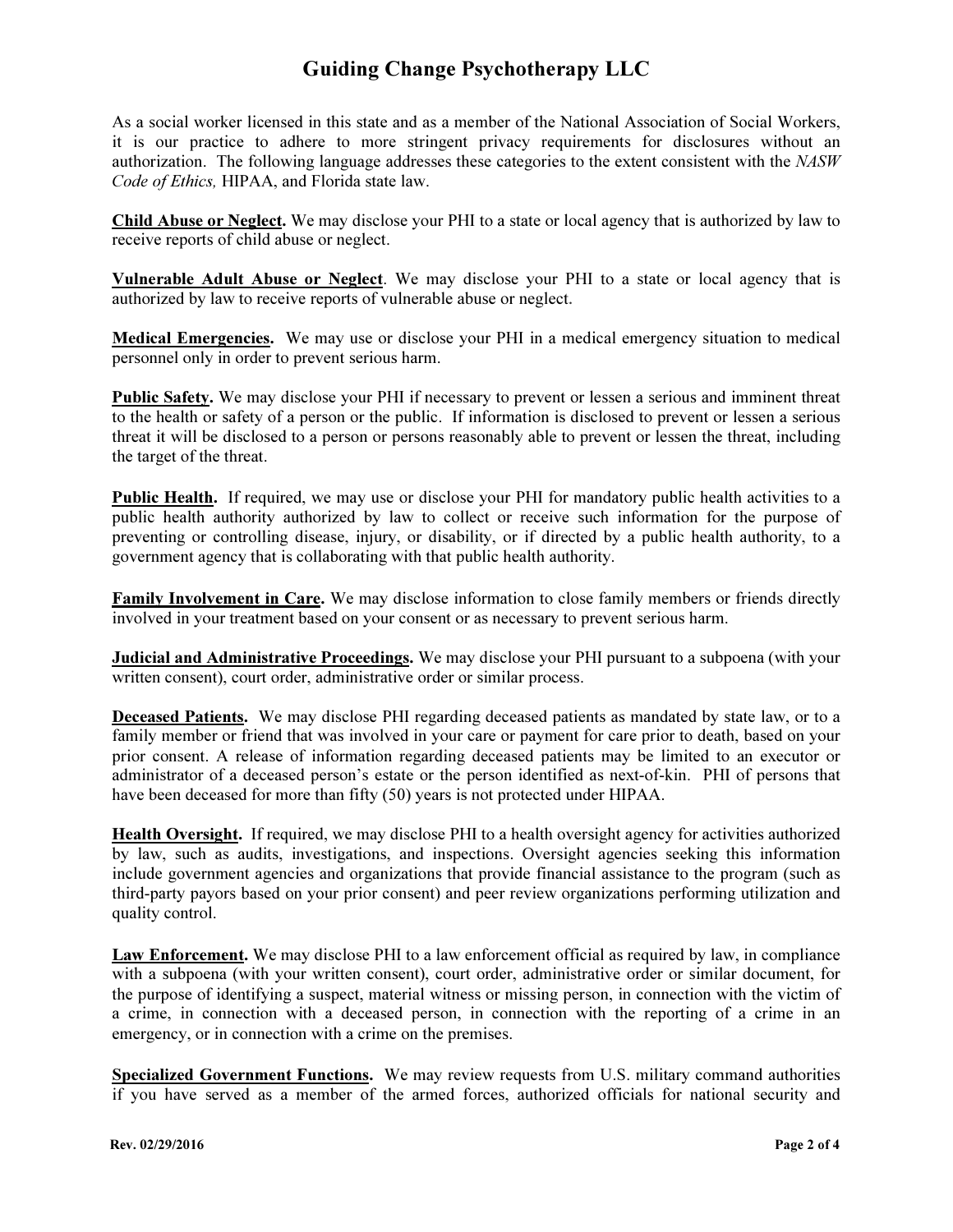intelligence reasons and to the Department of State for medical suitability determinations, and disclose your PHI based on your written consent, mandatory disclosure laws and the need to prevent serious harm.

Research. PHI may only be disclosed after a special approval process or with your authorization.

Verbal Permission. We may also use or disclose your information to family members that are directly involved in your treatment with your verbal permission. We typically note verbal authorization in your record as soon as it is practical to do so.

With Authorization. Uses and disclosures not specifically permitted by applicable law will be made only with your written authorization, which may be revoked at any time, except to the extent that we have already made a use or disclosure based upon your authorization. The following uses and disclosures will be made only with your written authorization: (i) most uses and disclosures of psychotherapy notes which are separated from the rest of your medical record; (ii) most uses and disclosures of PHI for marketing purposes, including subsidized treatment communications; (iii) disclosures that constitute a sale of PHI; and (iv) other uses and disclosures not described in this Notice of Privacy Practices.

### YOUR RIGHTS REGARDING YOUR PHI

You have the following rights regarding PHI we maintain about you. To exercise any of these rights, please submit your request in writing to our Privacy Officer at P.O. Box 2284, Sarasota, FL, 34232-0319.

- Right of Access to Inspect and Copy. You have the right, which may be restricted only in exceptional circumstances, to inspect and copy PHI that is maintained in a "designated record set". A designated record set contains mental health/medical and billing records and any other records that are used to make decisions about your care. Your right to inspect and copy PHI will be restricted only in those situations where there is compelling evidence that access would cause serious harm to you or if the information is contained in separately maintained psychotherapy notes. We may charge a reasonable, cost-based fee for copies. If your records are maintained electronically, you may also request an electronic copy of your PHI. You may also request that a copy of your PHI be provided to another person.
- **Right to Amend.** If you feel that the PHI we have about you is incorrect or incomplete, you may ask us to amend the information although we are not required to agree to the amendment. If we deny your request for amendment, you have the right to file a statement of disagreement with us. We may prepare a rebuttal to your statement and will provide you with a copy. Please contact the Privacy Officer if you have any questions.
- Right to an Accounting of Disclosures. You have the right to request an accounting of the disclosures that we make of your PHI. We may charge you a reasonable fee if you request more than one accounting in any 12-month period.
- Right to Request Restrictions. You have the right to request a restriction or limitation on the use or disclosure of your PHI for treatment, payment, or health care operations. We are not required to agree to your request unless the request is to restrict disclosure of PHI to a health plan for purposes of carrying out payment or health care operations, and the PHI pertains to a health care item or service that you paid for out of pocket. In that case, we are required to honor your request for a restriction.
- Right to Request Confidential Communication. You have the right to request that we communicate with you about health matters in a certain way or at a certain location. We will accommodate reasonable requests. We may require information regarding how payment will be handled or specification of an alternative address or other method of contact as a condition for